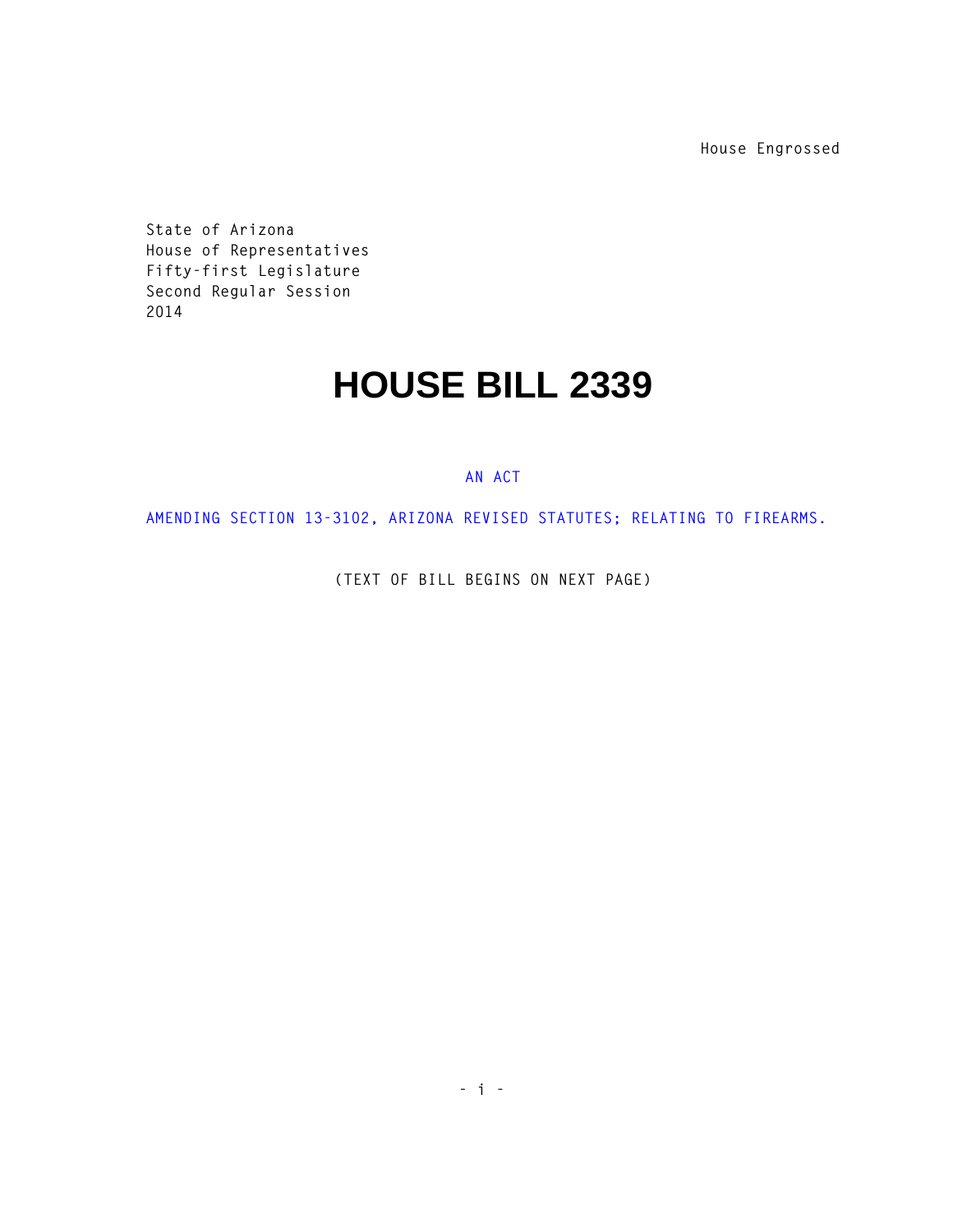**1 Be it enacted by the Legislature of the State of Arizona: 2 Section 1. Section 13-3102, Arizona Revised Statutes, is amended to 3 read: 4 13-3102. Misconduct involving weapons; defenses; 5 classification; definitions 6 A. A person commits misconduct involving weapons by knowingly: 7 1. Carrying a deadly weapon except a pocket knife concealed on his 8 person or within his immediate control in or on a means of transportation: 9 (a) In the furtherance of a serious offense as defined in section 10 13-706, a violent crime as defined in section 13-901.03 or any other felony 11 offense; or 12 (b) When contacted by a law enforcement officer and failing to 13 accurately answer the officer if the officer asks whether the person is 14 carrying a concealed deadly weapon; or 15 2. Carrying a deadly weapon except a pocket knife concealed on his 16 person or concealed within his immediate control in or on a means of 17 transportation if the person is under twenty-one years of age; or 18 3. Manufacturing, possessing, transporting, selling or transferring a 19 prohibited weapon, except that if the violation involves dry ice, a person 20 commits misconduct involving weapons by knowingly possessing the dry ice with 21 the intent to cause injury to or death of another person or to cause damage 22 to the property of another person; or 23 4. Possessing a deadly weapon or prohibited weapon if such person is a 24 prohibited possessor; or 25 5. Selling or transferring a deadly weapon to a prohibited possessor; 26 or 27 6. Defacing a deadly weapon; or 28 7. Possessing a defaced deadly weapon knowing the deadly weapon was 29 defaced; or 30 8. Using or possessing a deadly weapon during the commission of any 31 felony offense included in chapter 34 of this title; or 32 9. Discharging a firearm at an occupied structure in order to assist, 33 promote or further the interests of a criminal street gang, a criminal 34 syndicate or a racketeering enterprise; or 35 10. Unless specifically authorized by law, entering any public 36 establishment or attending any public event and carrying a deadly weapon on 37 his person after a reasonable request by the operator of the establishment or 38 the sponsor of the event or the sponsor's agent to remove his weapon and 39 place it in the custody of the operator of the establishment or the sponsor 40 of the event for temporary and secure storage of the weapon pursuant to 41 section 13-3102.01; or 42 11. Unless specifically authorized by law, entering an election polling 43 place on the day of any election carrying a deadly weapon; or 44 12. Possessing a deadly weapon on school grounds; or**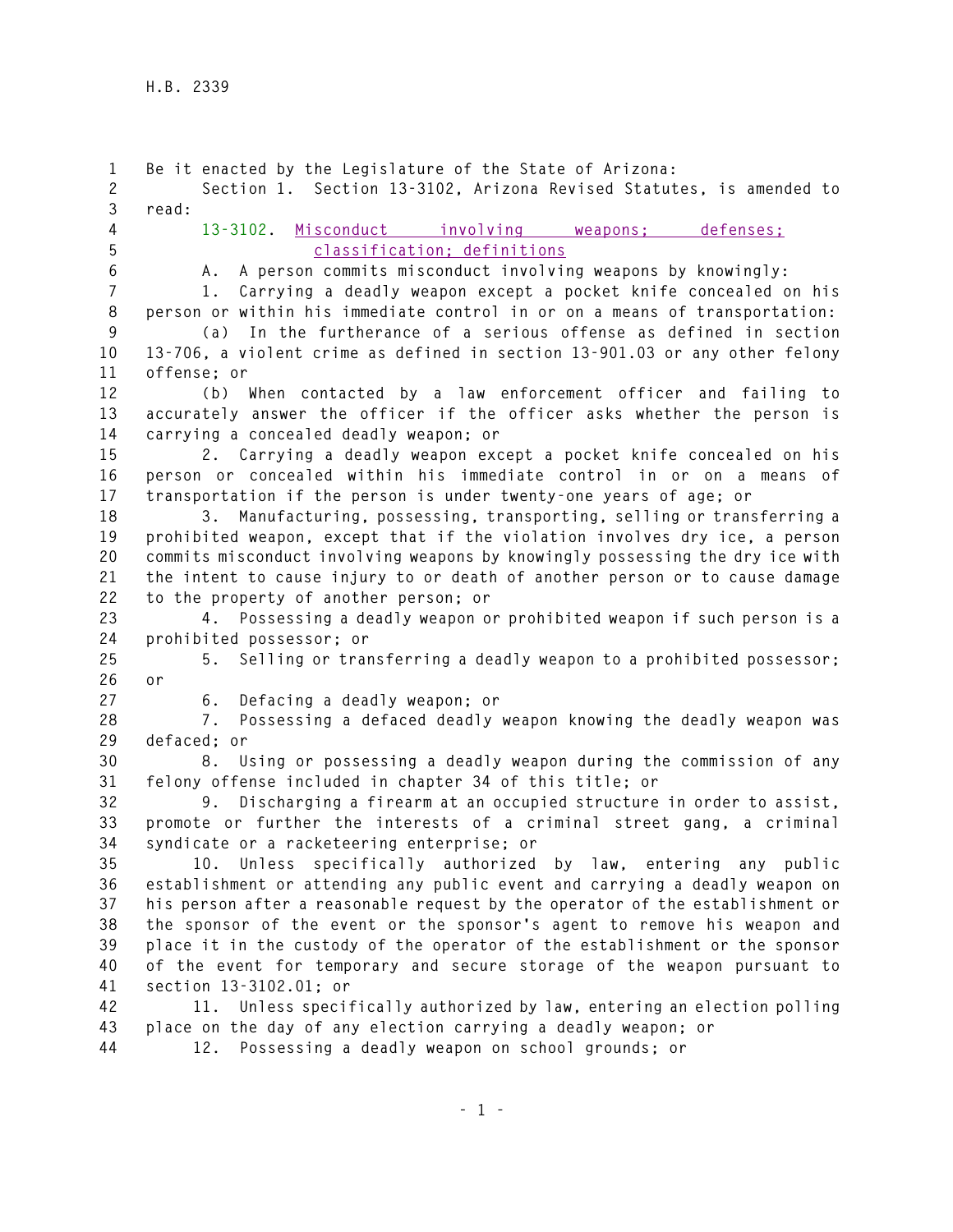**1 13. Unless specifically authorized by law, entering a nuclear or 2 hydroelectric generating station carrying a deadly weapon on his person or 3 within the immediate control of any person; or** 

**4 14. Supplying, selling or giving possession or control of a firearm to 5 another person if the person knows or has reason to know that the other 6 person would use the firearm in the commission of any felony; or** 

**7 15. Using, possessing or exercising control over a deadly weapon in 8 furtherance of any act of terrorism as defined in section 13-2301 or 9 possessing or exercising control over a deadly weapon knowing or having 10 reason to know that it will be used to facilitate any act of terrorism as 11 defined in section 13-2301; OR .** 

**12 16. Trafficking in weapons or explosives for financial gain in order to 13 assist, promote or further the interests of a criminal street gang, a 14 criminal syndicate or a racketeering enterprise.** 

**15 B. Subsection A, paragraph 2 of this section shall not apply to:** 

**16 1. A person in his dwelling, on his business premises or on real 17 property owned or leased by that person or that person's parent, grandparent 18 or legal guardian.** 

**19 2. A member of the sheriff's volunteer posse or reserve organization 20 who has received and passed firearms training that is approved by the Arizona 21 peace officer standards and training board and who is authorized by the 22 sheriff to carry a concealed weapon pursuant to section 11-441.** 

**23 3. A firearm that is carried in:** 

**24 (a) A manner where any portion of the firearm or holster in which the 25 firearm is carried is visible.** 

**26 (b) A holster that is wholly or partially visible.** 

**27 (c) A scabbard or case designed for carrying weapons that is wholly or 28 partially visible.** 

**29 (d) Luggage.** 

**30 (e) A case, holster, scabbard, pack or luggage that is carried within 31 a means of transportation or within a storage compartment, map pocket, trunk 32 or glove compartment of a means of transportation.** 

**33 C. Subsection A, paragraphs 2, 3, 7, 10, 11, 12 and 13 of this section 34 shall not apply to:** 

**35 1. A peace officer or any person summoned by any peace officer to 36 assist and while actually assisting in the performance of official duties; or** 

**37 2. A member of the military forces of the United States or of any 38 state of the United States in the performance of official duties; or** 

**39 3. A warden, deputy warden, community correctional officer, detention 40 officer, special investigator or correctional officer of the state department 41 of corrections or the department of juvenile corrections IN THE PERFORMANCE 42 OF OFFICIAL DUTIES; or** 

**43 4. A person specifically licensed, authorized or permitted pursuant to 44 a statute of this state or of the United States.**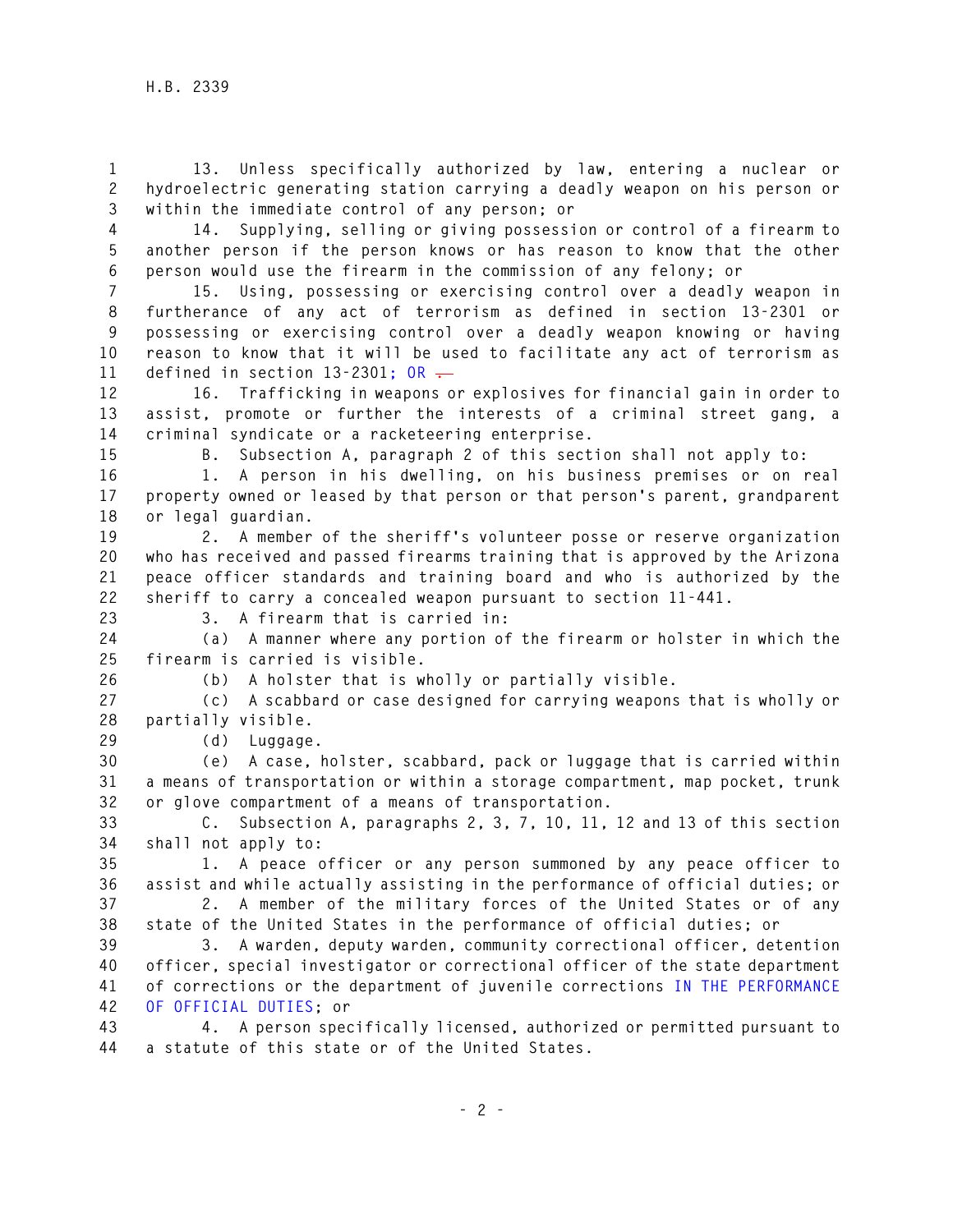**1 D. Subsection A, paragraphs 3 and 7 of this section shall not apply** 

**2 to:** 

**3 1. The possessing, transporting, selling or transferring of weapons by 4 a museum as a part of its collection or an educational institution for 5 educational purposes or by an authorized employee of such museum or 6 institution, if:** 

**7 (a) Such museum or institution is operated by the United States or 8 this state or a political subdivision of this state, or by an organization 9 described in 26 United States Code section 170(c) as a recipient of a 10 charitable contribution; and** 

**11 (b) Reasonable precautions are taken with respect to theft or misuse 12 of such material.** 

**13 2. The regular and lawful transporting as merchandise; or** 

**14 3. Acquisition by a person by operation of law such as by gift, devise 15 or descent or in a fiduciary capacity as a recipient of the property or 16 former property of an insolvent, incapacitated or deceased person.** 

**17 E. Subsection A, paragraph 3 of this section shall not apply to the 18 merchandise of an authorized manufacturer of or dealer in prohibited weapons, 19 when such material is intended to be manufactured, possessed, transported, 20 sold or transferred solely for or to a dealer, a regularly constituted or 21 appointed state, county or municipal police department or police officer, a 22 detention facility, the military service of this or another state or the 23 United States, a museum or educational institution or a person specifically 24 licensed or permitted pursuant to federal or state law.** 

**25 F. Subsection A, paragraph 10 of this section shall not apply to:** 

**26 1. Shooting ranges or shooting events, hunting areas or similar 27 locations or activities.** 

**28 2. A PERSON WHO IS IN A PUBLIC ESTABLISHMENT OTHER THAN A VEHICLE OR 29 CRAFT OR AT A PUBLIC EVENT AND WHO POSSESSES A VALID PERMIT ISSUED PURSUANT 30 TO SECTION 13-3112. THIS PARAGRAPH DOES NOT:** 

**31 (a) APPLY TO A PUBLIC ESTABLISHMENT OR PUBLIC EVENT THAT HAS SECURITY 32 PERSONNEL AND ELECTRONIC WEAPONS SCREENING DEVICES IN PLACE AT EACH ENTRANCE 33 TO THE PUBLIC ESTABLISHMENT OR PUBLIC EVENT OR THAT HAS SECURITY PERSONNEL 34 ELECTRONICALLY SCREEN EACH PERSON WHO ENTERS THE PUBLIC ESTABLISHMENT OR 35 PUBLIC EVENT TO DETERMINE IF THE PERSON IS CARRYING A DEADLY WEAPON AND THE 36 SECURITY PERSONNEL REQUIRE EACH PERSON WHO IS CARRYING A DEADLY WEAPON TO 37 LEAVE THE WEAPON IN POSSESSION OF THE SECURITY PERSONNEL PURSUANT TO SECTION 38 13-3102.01 WHILE THE PERSON IS IN THE PUBLIC ESTABLISHMENT OR AT A PUBLIC 39 EVENT.** 

**40 (b) APPLY TO A COMMUNITY COLLEGE DISTRICT IN THIS STATE OR A 41 UNIVERSITY UNDER THE JURISDICTION OF THE ARIZONA BOARD OF REGENTS.** 

**42 (c) APPLY TO THE LICENSED PREMISES OF ANY PUBLIC ESTABLISHMENT OR 43 PUBLIC EVENT WITH A LICENSE ISSUED PURSUANT TO TITLE 4.** 

**44 (d) RELIEVE OR LIMIT AN OPERATOR OF A PUBLIC ESTABLISHMENT OR A 45 SPONSOR OF A PUBLIC EVENT FROM THE REQUIREMENTS OF SECTION 13-3102.01.**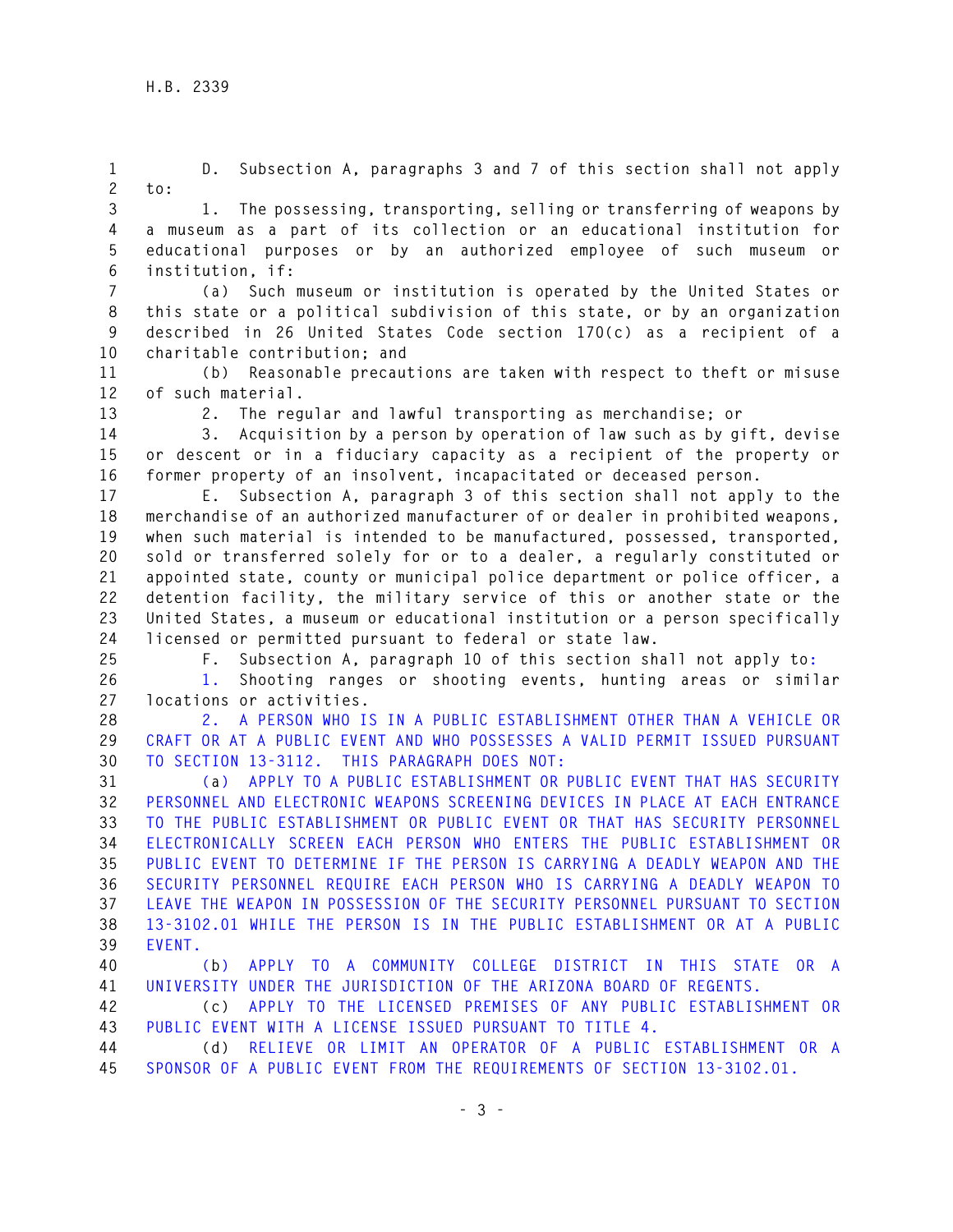| $\mathbf{1}$   | APPLY TO AN EDUCATIONAL INSTITUTION AS DEFINED IN SECTION 13-2911.<br>(e)     |
|----------------|-------------------------------------------------------------------------------|
| $\mathbf{2}$   | LIMIT, RESTRICT OR PROHIBIT THE EXISTING RIGHTS OF A PRIVATE<br>(f)           |
| $\mathfrak{Z}$ | PROPERTY OWNER, PRIVATE TENANT, PRIVATE EMPLOYER OR PRIVATE BUSINESS ENTITY.  |
| $\overline{4}$ | Subsection A, paragraph 3 of this section shall not apply to a<br>G.          |
| 5              | weapon described in section 13-3101, subsection A, paragraph 8, subdivision   |
| 6              | (a), item (v), if such weapon is possessed for the purposes of preparing for, |
| $\overline{7}$ | conducting or participating in lawful exhibitions, demonstrations, contests   |
| $\, 8$         | or athletic events involving the use of such weapon. Subsection A, paragraph  |
| 9              | 12 of this section shall not apply to a weapon if such weapon is possessed    |
| 10             | for the purposes of preparing for, conducting or participating in hunter or   |
| 11             | firearm safety courses.                                                       |
| 12             | Subsection A, paragraph 12 of this section shall not apply to the<br>Η.       |
| 13             | possession of a:                                                              |
| 14             | Firearm that is not loaded and that is carried within a means of<br>1.        |
| 15             | transportation under the control of an adult provided that if the adult       |
| 16             | leaves the means of transportation the firearm shall not be visible from the  |
| 17             | outside of the means of transportation and the means of transportation shall  |
| 18             | be locked.                                                                    |
| 19             | Firearm for use on the school grounds in a program approved by a<br>2.        |
| 20             | school.                                                                       |
| 21             | Firearm by a person who possesses a certificate of firearms<br>3.             |
| 22             | proficiency pursuant to section 13-3112, subsection T and who is authorized   |
| 23             | to carry a concealed firearm pursuant to the law enforcement officers safety  |
| 24             | act of 2004 (P.L. 108-277; 118 Stat. 865; 18 United States Code sections 926B |
| 25             | and 926C).                                                                    |
| 26             | Subsection A, paragraphs 2, 3, 7 and 13 of this section shall not<br>Ι.       |
| 27             | apply to commercial nuclear generating station armed nuclear security guards  |
| 28             | during the performance of official duties or during any security training     |
| 29             | exercises sponsored by the commercial nuclear generating station or local,    |
| 30             | state or federal authorities.                                                 |
| 31             | J. The operator of the establishment or the sponsor of the event or           |
| 32             | the employee of the operator or sponsor or the agent of the sponsor,          |
| 33             | including a public entity or public employee, is not liable for acts or       |
| 34             | omissions pursuant to subsection A, paragraph 10 of this section unless the   |
| 35             | operator, sponsor, employee or agent intended to cause injury or was grossly  |
| 36             | negligent.                                                                    |
| 37             | K. If a law enforcement officer contacts a person who is in possession        |
| 38             | of a firearm, the law enforcement officer may take temporary custody of the   |
| 39             | firearm for the duration of that contact.                                     |

**40 L. Misconduct involving weapons under subsection A, paragraph 15 of 41 this section is a class 2 felony. Misconduct involving weapons under 42 subsection A, paragraph 9, 14 or 16 of this section is a class 3 felony. 43 Misconduct involving weapons under subsection A, paragraph 3, 4, 8 or 13 of 44 this section is a class 4 felony. Misconduct involving weapons under 45 subsection A, paragraph 12 of this section is a class 1 misdemeanor unless**